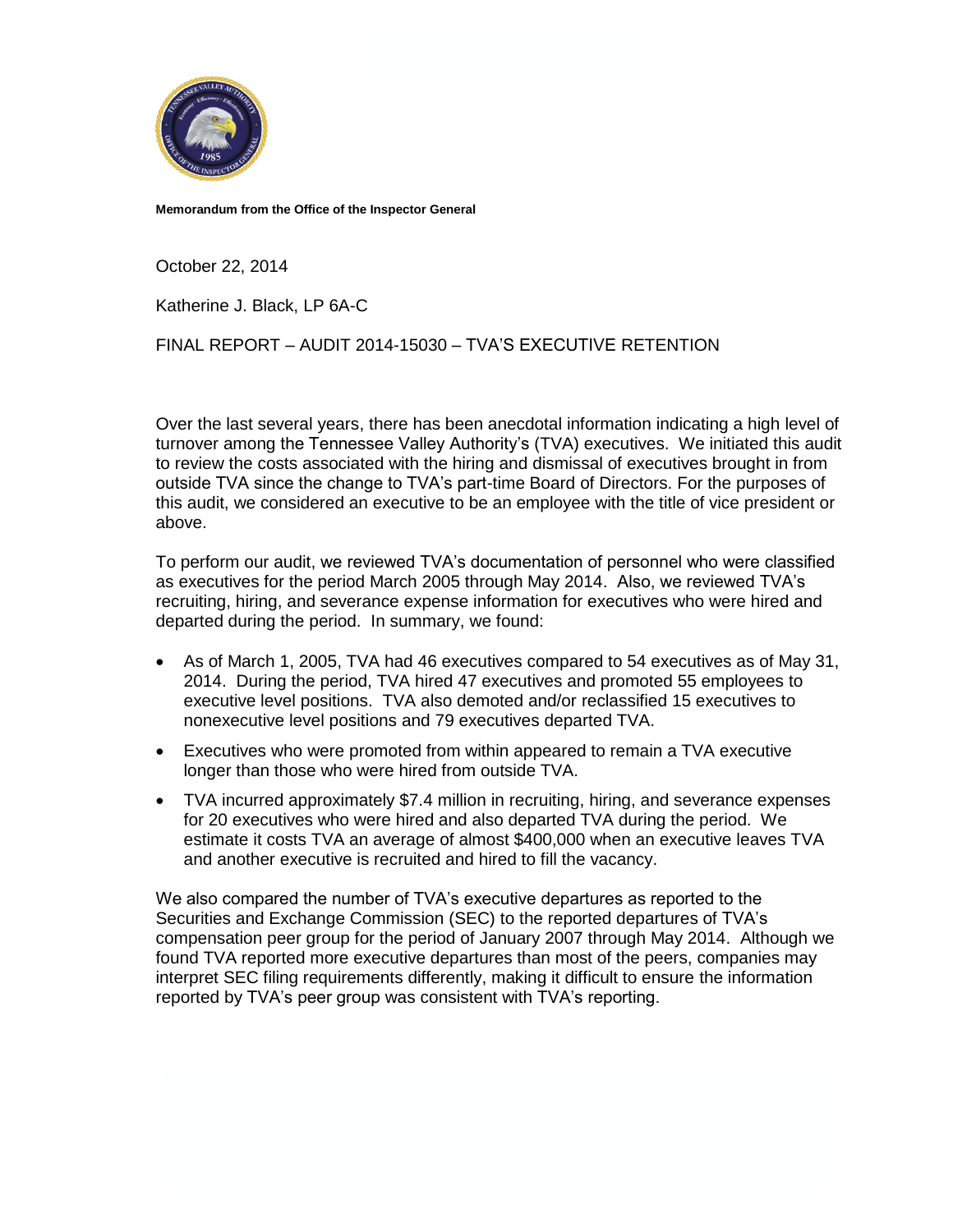Katherine J. Black Page 2 October 22, 2014

## **BACKGROUND**

Over the last 10 years, TVA has had seven restructurings with three of those being major reorganizations. In 2004, TVA's corporate governance structure was changed by Congress for the first time in TVA's history through legislation that established a ninemember part-time TVA Board in place of the three-member full-time TVA Board. Whereas the previous three full-time members were tasked with daily management responsibility, the new corporate-like part-time body of nine members was tasked with setting agency policy and direction. The TVA Board appoints a Chief Executive Officer to oversee the day to day operations. In March 2005, TVA hired Tom D. Kilgore as President and Chief Operating Officer. He was appointed as TVA's first Chief Executive Officer in October 2006.

Among the duties of the TVA Board is the responsibility for approving the Compensation Plan for TVA employees. The Compensation Plan is based on an annual survey of the prevailing compensation for similar positions in private industry, including engineering and electric utility companies, publicly-owned electric utilities, and federal, state, and local governments. The compensation peer group is the comparator group used to establish market references for executive compensation. The compensation peer group consists of 24 companies.

### **OBJECTIVE, SCOPE, AND METHODOLOGY**

Our audit objective was to review the costs associated with the hiring and dismissal of executives brought in from outside TVA since the change to TVA's part-time Board. For the purposes of this audit, we considered an executive to be an employee with the title of vice president or above. The objective of this audit was not related to TVA's system of internal control; therefore, internal controls were not tested as part of this audit. To achieve our audit objective, we:

- Obtained information from TVA concerning executives who were hired and/or terminated during the audit period.
- Analyzed information received, identified retention periods, and reviewed any documented causes for terminations to identify trends.
- Reviewed publically available information from TVA's fiscal year (FY) 2014 compensation peers to compare TVA's retention of executives to those peers where possible.
- Obtained and analyzed cost information related to recruitment, retention, and termination of identified executives to identify overall and average costs associated with recruiting and terminating TVA executives.

The scope of our audit was TVA employees in the position of vice president or above who were hired or terminated from March 2005 through May 2014. We conducted this performance audit in accordance with generally accepted government auditing standards. Those standards require we plan and perform the audit to obtain sufficient, appropriate evidence to provide a reasonable basis for our findings and conclusions based on our audit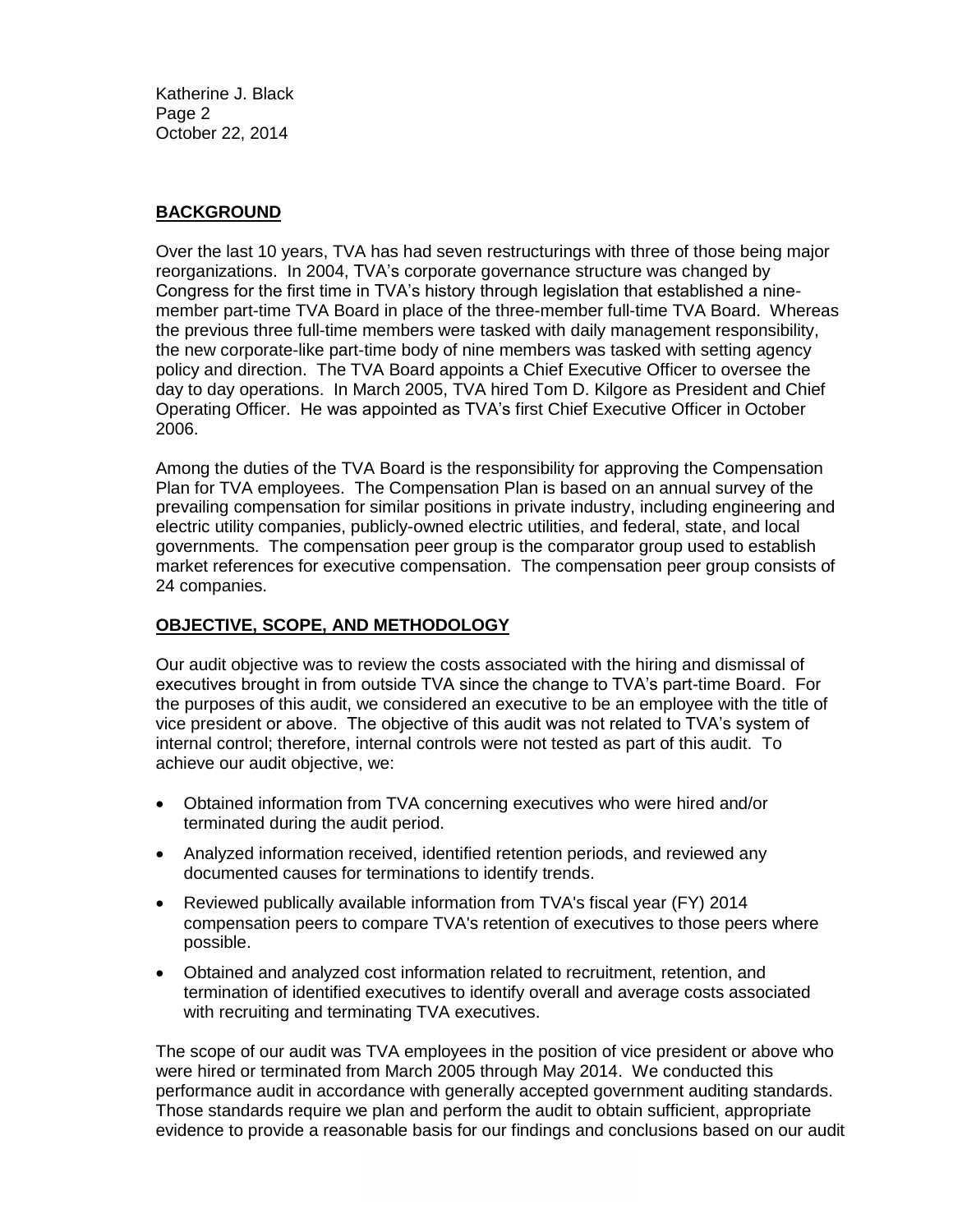Katherine J. Black Page 3 October 22, 2014

objective. We believe the evidence obtained provides a reasonable basis for our findings and conclusions.

#### **FINDINGS**

TVA provided listings of personnel classified as executives for the period of March 2005 through May 2014 and recruiting, hiring, and severance expense information for executives who were hired and departed during the period. We summarized and analyzed the information provided and found the following:

- At the beginning of the period, March 1, 2005, TVA had 46 executives compared to 54 executives at the end of the period, May 31, 2014.
- TVA hired 47 executives and promoted 55 employees to executive level positions between March 2005 and May 2014. TVA also demoted and/or reclassified 15 executives to nonexecutive level positions and 79 executives departed TVA. Resignations and no-fault separations accounted for the majority of the noted reasons or departure.
- Executives who were promoted from within appear to remain a TVA executive longer than those who were hired from outside TVA. Employees who were promoted to the executive level remained a TVA executive for an average of 7 years while executives hired from outside TVA remained a TVA executive for an average of 5 years.
- For 20 executives who were hired and also departed during the period, TVA incurred expenses of approximately \$7.4 million in recruiting, hiring, and severance expenses. Excluding retirements, we estimate it costs TVA an average of almost \$400,000 when an executive leaves TVA and another executive is recruited and hired to fill the vacancy.

Using SEC filings for TVA and TVA's compensation peer group, we also compared TVA's reported executive departures to the peers' reported executive departures for the period of January 2007 through May 2014. We found TVA reported more executive departures than most of the peers and more than the average departures for all of the peers. However, companies may interpret SEC filing requirements differently, making it difficult to ensure TVA's peer group members' reported terminations, retirements, and resignations are consistent with TVA's reporting. Additionally, because of the limited amount of publicly available information on TVA's peers' corporate structures, we were unable to draw comparisons between the peer group and TVA's corporate structures and the percentages of high-level executive departures.

#### **TVA EXECUTIVE TURNOVER**

TVA provided listings of executives for the period of March 2005 through May 2014. On March 1, 2005, TVA had 46 executives compared to 54 executives on May 31, 2014. During the period, 47 executives were hired, 55 employees were promoted to executive positions, 15 executives were demoted and/or reclassified to nonexecutive positions, and 79 executives departed TVA.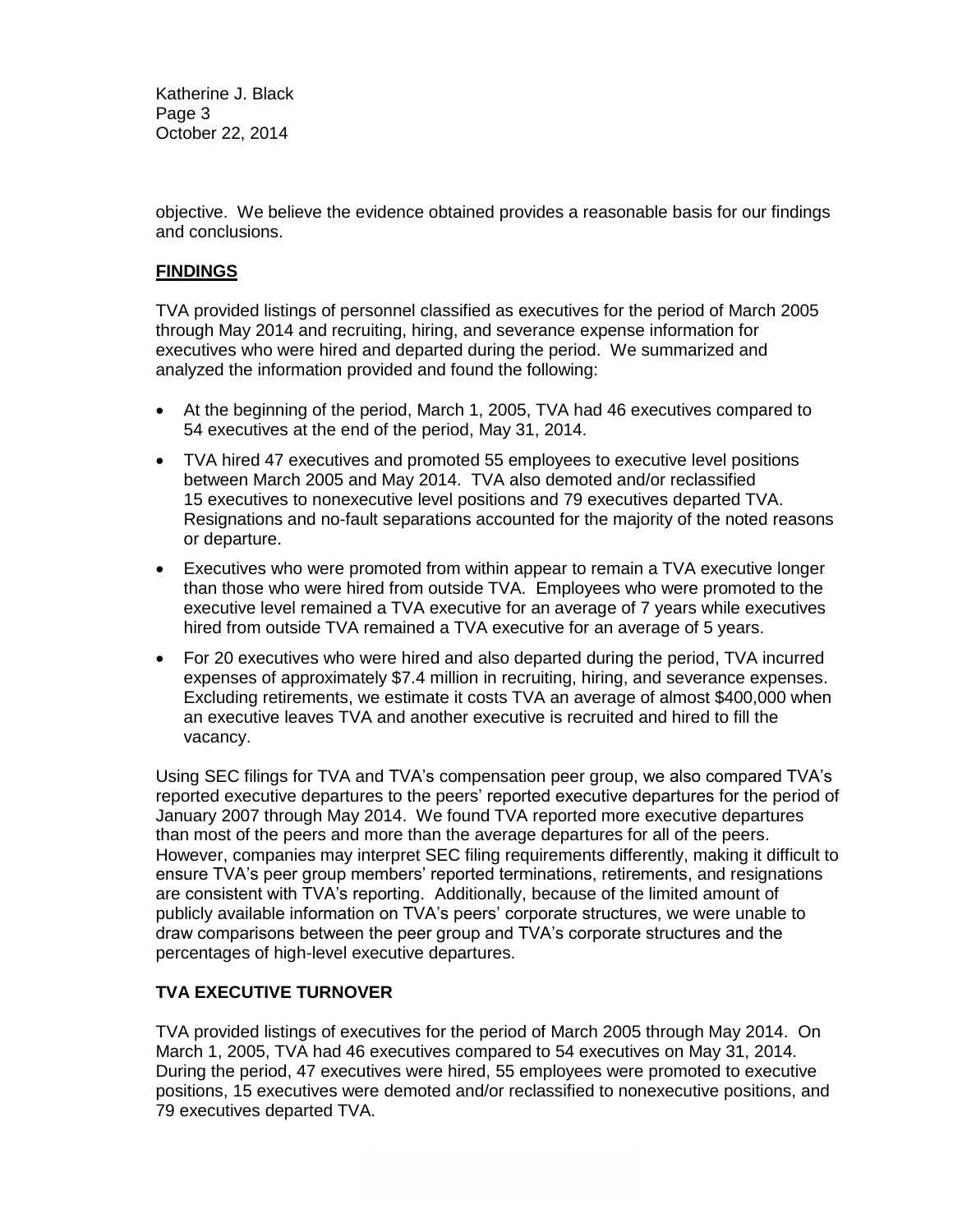Katherine J. Black Page 4 October 22, 2014

Explanations for executive departures were limited to the reason codes assigned in TVA's People Lifecycle Unified System. For the 79 executives who departed TVA from March 2005 through May 2014, resignations and no-fault separations accounted for the majority (i.e., 63 percent) of the noted reasons for departure. Specifically, 34 executives (i.e., 43 percent) were noted as resignations, 16 executives (i.e., 20 percent) were noted as no-fault separations, and 24 executives (i.e., 30 percent) were noted as retirements. The reasons noted for departure of the remaining 5 executives (i.e., 6 percent) were involuntary reduction in force, discharge, or death. According to TVA's Senior Vice President, Human Resources and Communications, no-fault separations were used as a tool in the most recent reorganizations. We noted the highest number of departures occurred in calendar years 2008, 2012, and 2013. Figure 1 illustrates executive departures over the period.



**Figure 1**

#### **EXECUTIVES PROMOTED FROM WITHIN STAY LONGER THAN EXTERNAL HIRES**

Executives who were promoted from within appear to remain a TVA executive longer on average than those hired from outside TVA. We calculated the average tenure as an executive for all of the 79 executives who departed during the period and also those 15 who were demoted and/or reclassified from an executive position. We found 56 of those 94 executives were promoted to the executive level and remained a TVA executive for an average of 7 years. The other 38 of those 94 executives were hired from outside TVA and remained a TVA executive for an average of 5 years. We also noted that less than half of the 47 executives hired between March 2005 and May 2014 remained a TVA executive as of May 31, 2014.<sup>1</sup>

 $\frac{1}{1}$ The Office of the Inspector General (OIG) currently has two audits scheduled for FY2015 to address key initiatives for retention of TVA executives, the Supplemental Executive Retirement Plan and TVA's Executive Incentives.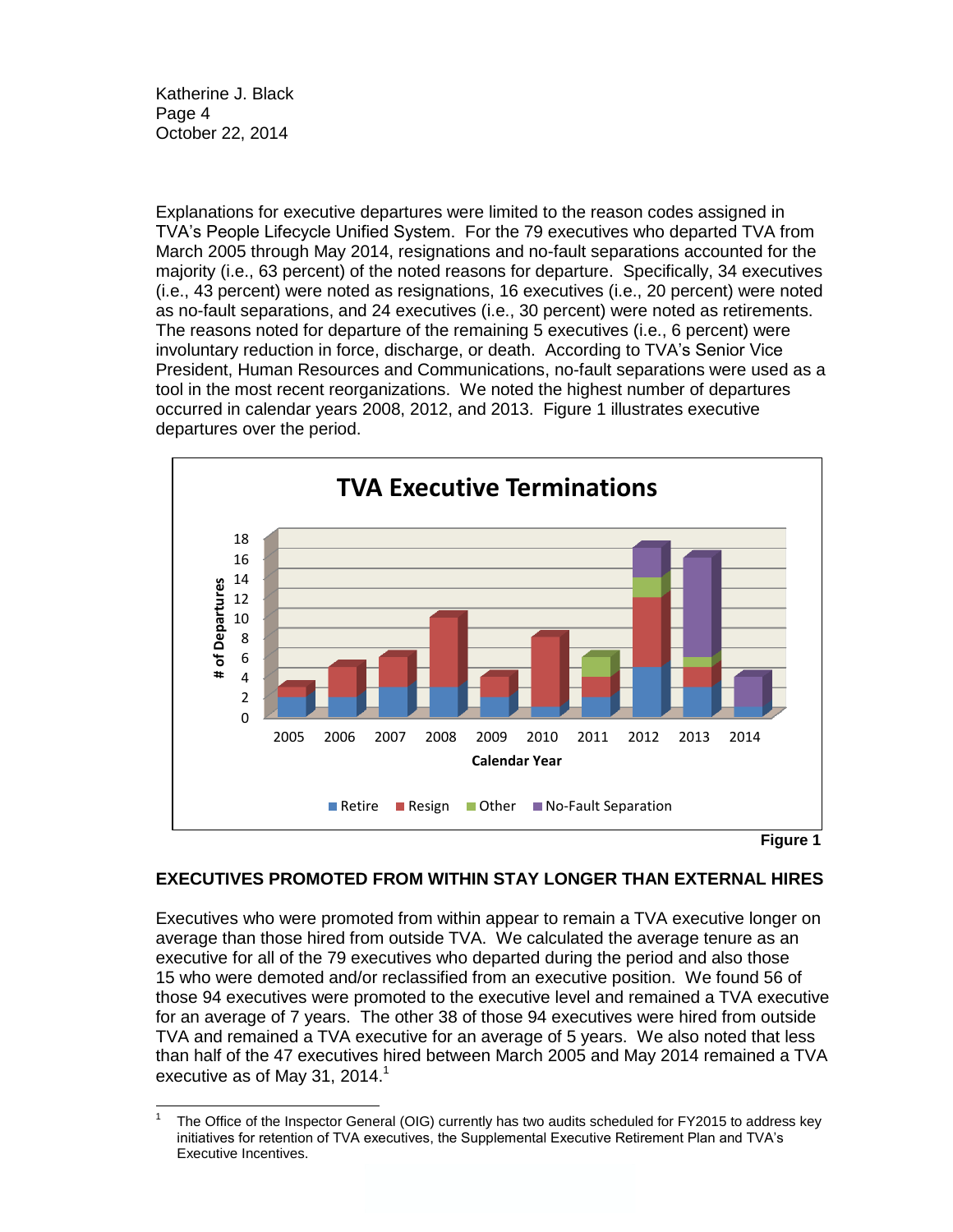Katherine J. Black Page 5 October 22, 2014

In recent years it appears TVA has made filling executive positions internally a priority. A previous OIG Evaluation report on TVA's Succession Planning noted that in 2011 TVA began using metrics to track succession planning at the executive level. $2$  One of the metrics tracked is key positions filled with succession planning candidates. The majority of key positions identified are executive level positions. The established goals for key positions filled with succession planning candidates were 75 percent in 2012 and 80 percent in 2013.

#### **EXPENSES OF RECRUITING, HIRING, AND TERMINATING EXECUTIVES**

We requested recruiting, hiring, and severance expense information from TVA for the 23 executives who were hired and also departed between March 2005 and May 2014. TVA provided the requested information for 20 of those executives with the exception of actual relocation expenses. To calculate total hiring costs where actual cost information was not available, we used estimated relocation costs based on the type of relocation offered to each executive.

In total, TVA incurred approximately \$7.4 million in recruiting, hiring, and severance expenses for the 20 executives. Recruiting and hiring expenses accounted for approximately \$4.2 million of the total which is an average of about \$210,000 per executive. Severance expenses accounted for the remaining \$3.2 million, which is an average of about \$161,000 per executive. When retirements were excluded from the calculations, the average severance expense rose to about \$189,000 per executive.

Using the information above, we estimate it costs TVA an average of almost \$400,000 when an executive leaves TVA for reasons other than retirement, and another executive is recruited and hired to fill the vacancy. In addition to monetary expenses, there are qualitative costs associated with executive turnover such as negatively impacting employee trust and morale and TVA's overall productivity.

# **TVA'S REPORTED EXECUTIVE DEPARTURES HIGHER THAN PEER AVERAGE**

As previously stated, the compensation peer group consists of 24 companies and is the comparator group used to establish market references for executive compensation. Almost all of the companies listed in the compensation peer group are listed or file reports with the SEC.<sup>3</sup> Companies file a current report (i.e., Form 8-K) with the SEC if a high-level executive retires, resigns, or is terminated. According to the filing instructions for the Form 8-K, companies must disclose when the principal executive officer, president, principal financial officer, principal accounting officer, principal operating officer, or any person performing similar functions, or any named executive officer, retires, resigns, or is terminated from that position. However, companies may interpret the Form 8-K filing requirements differently, making it difficult to ensure TVA's peer group members' reported terminations, retirements, and resignations under Item 5.02(b) of Form 8-K reporting requirements are consistent with TVA's reporting.

l <sup>2</sup> OIG Evaluation 2013-14950, Review of TVA's Succession Planning, issued September 19, 2013.

 $3$  One international company did not appear to be required to file reports with the SEC.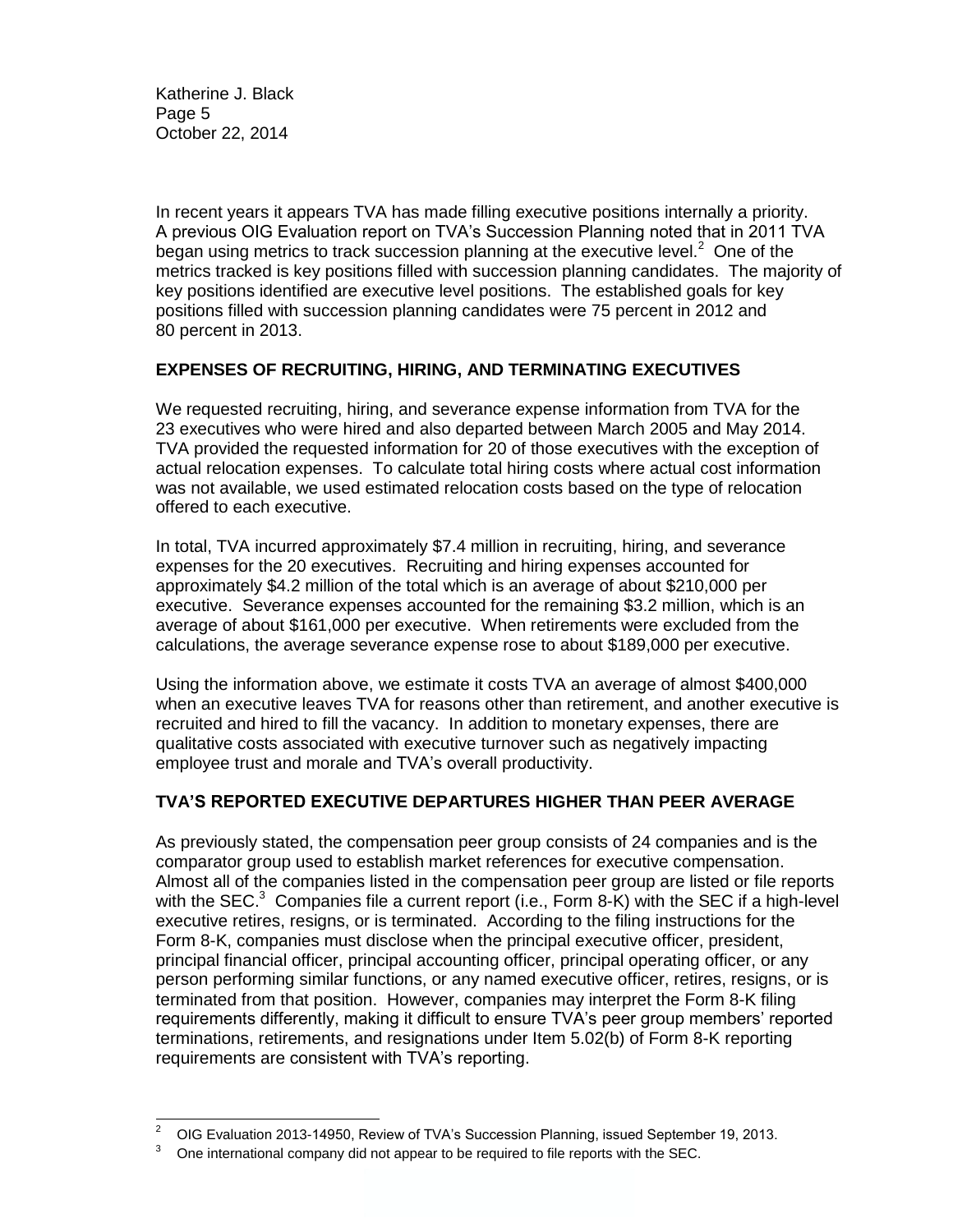Katherine J. Black Page 6 October 22, 2014

We obtained 8-K filings for TVA and the 23 companies in TVA's compensation peer group and compared the number of reported executive departures. TVA began voluntarily filing reports with the SEC beginning in January 2007; therefore, we restricted our comparison period to January 2007 through May 2014. While we could determine the number of highlevel executive departures at each company, public information was not available on how many high-level executive positions exist at each company. Therefore, we were unable to draw comparisons between the peer group and TVA's corporate structures and the percentages of high-level executive departures.

We summarized the number of departures per company, including TVA, in the respective 8-K filings. We found TVA reported more executive departures than most of the compensation peers. Specifically, TVA reported 8 departures while the 23 compensation peers had an average of 5 departures. The compensation peers reported a range from 1 to 10 departures per company for the time period. TVA's reported departures are higher than 78 percent of the compensation peers overall. Figure 2 illustrates TVA's reported departures compared to the compensation peers.



- - - - - -

In summary, TVA has had a high level of executive turnover since the change to TVA's part-time Board structure. If TVA continues with their recent commitment to place a greater emphasis on succession planning for key positions, the high level of executive turnover may be reduced in the future.